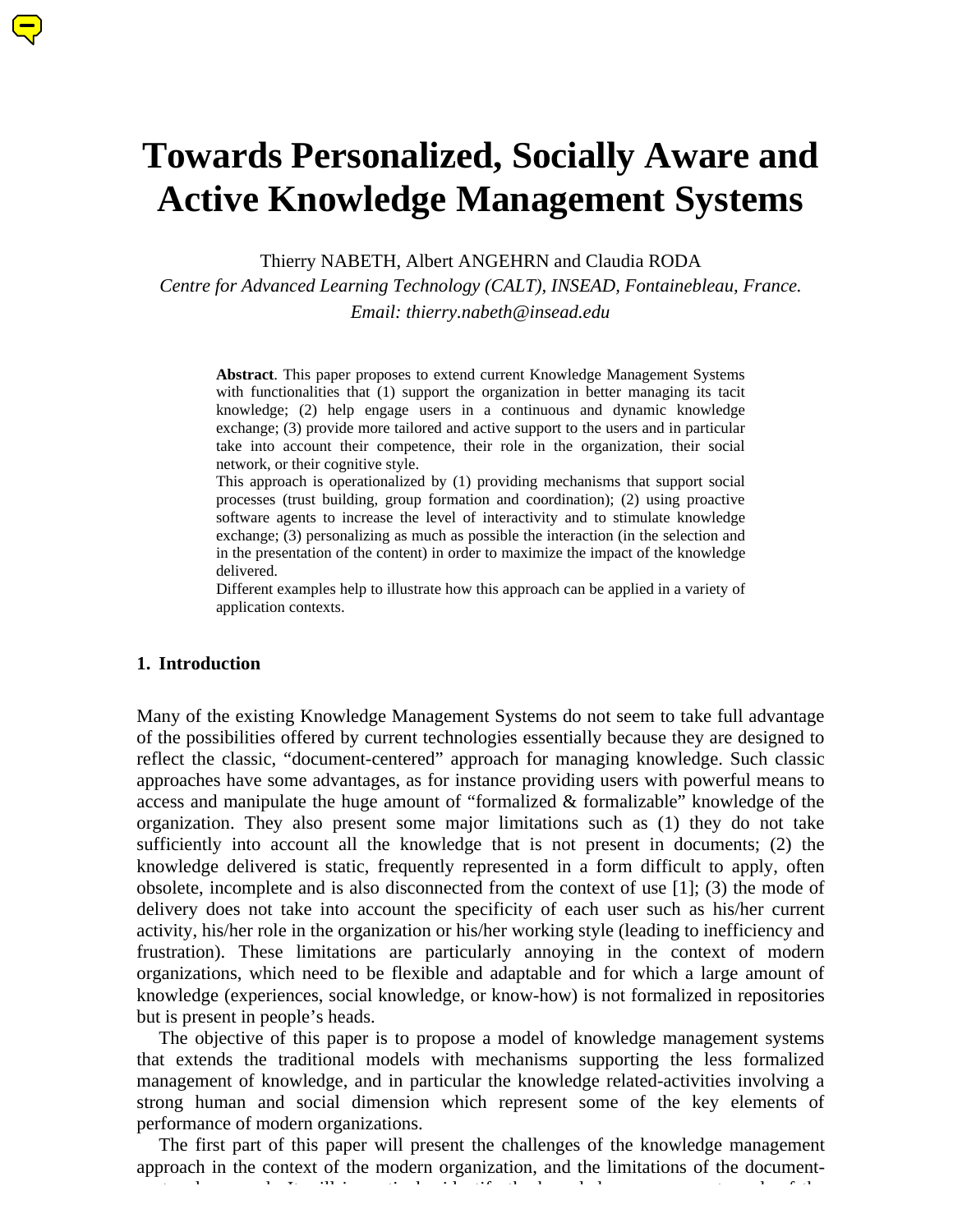their flexibility and their ability to provide their employees with an environment supporting the many dimensions of their activities). The second part of this paper will propose our vision of the next generation knowledge management approach which tries to address these needs by providing an infrastructure that supports the social process of the organization, provides an active interaction and a high level of personalization. This part will also indicate how this approach can be operationalized with different mechanisms (social components, agents and personalization components). The paper will finally illustrate how this approach is being applied to the design of knowledge management & learning systems in a variety of application contexts.

# **2. The challenges of knowledge management & the limitations of the current document-centered approaches**

Private and public organizations, and the environment in which they operate, have considerably changed in the last few decades. These organizations have to renew themselves more rapidly to adapt to a more competitive and changing environment, be much more flexible than in the past and also need more sophisticated ways of managing their knowledge assets ([1]). They have to manage efficiently the whole knowledge cycle (such as identification, creation, reformulation, capitalization, sharing of knowledge) and in particular have to better support social related processes. Modern organizations (1) are aware that a major part of their knowledge assets (for instance in people know-how experience) is available in the form of tacit knowledge that they need to better support; (2) need to integrate mechanisms (social and active mechanisms) which contribute to the dynamics of the circulation & exchange of the knowledge of the organization; (3) need to adapt the organizational work processes to the specific characteristics of the corporate users (such as his/her position in the organization, competence, cognitive style, interest and motivation) in order to maximize the quality of their work.

As a consequence, Knowledge Management Systems have to be defined to support these new settings and in particular the knowledge related activities of knowledge workers which have considerably evolved in this last decade.

Whilst a plethora of knowledge management systems have been and are being developed (which take advantage of the available technologies), they fall short of fulfilling these needs. Most of these systems have emerged from document-centric approaches and are able to support (very efficiently) only a fraction of the whole knowledge cycle (classifying, storing, and retrieving knowledge).

These systems have three main limitations:

- Limitation related to the management of tacit knowledge.
- Limitation related to the capability to engage users in a continuous, active and dynamic knowledge exchange.
- Limitation related to the support of the specificity of each user, taking into account the interaction of their particular role in the organization, their competency, cognitive style, interest, desires and motivation.

## *2.1. The need to support the management of tacit knowledge*

Most of the traditional Knowledge Management Systems rely on the assumption that knowledge can be assimilated to objects that can be identified, separated from their initial context, and handled in information systems. This definition of knowledge is too restrictive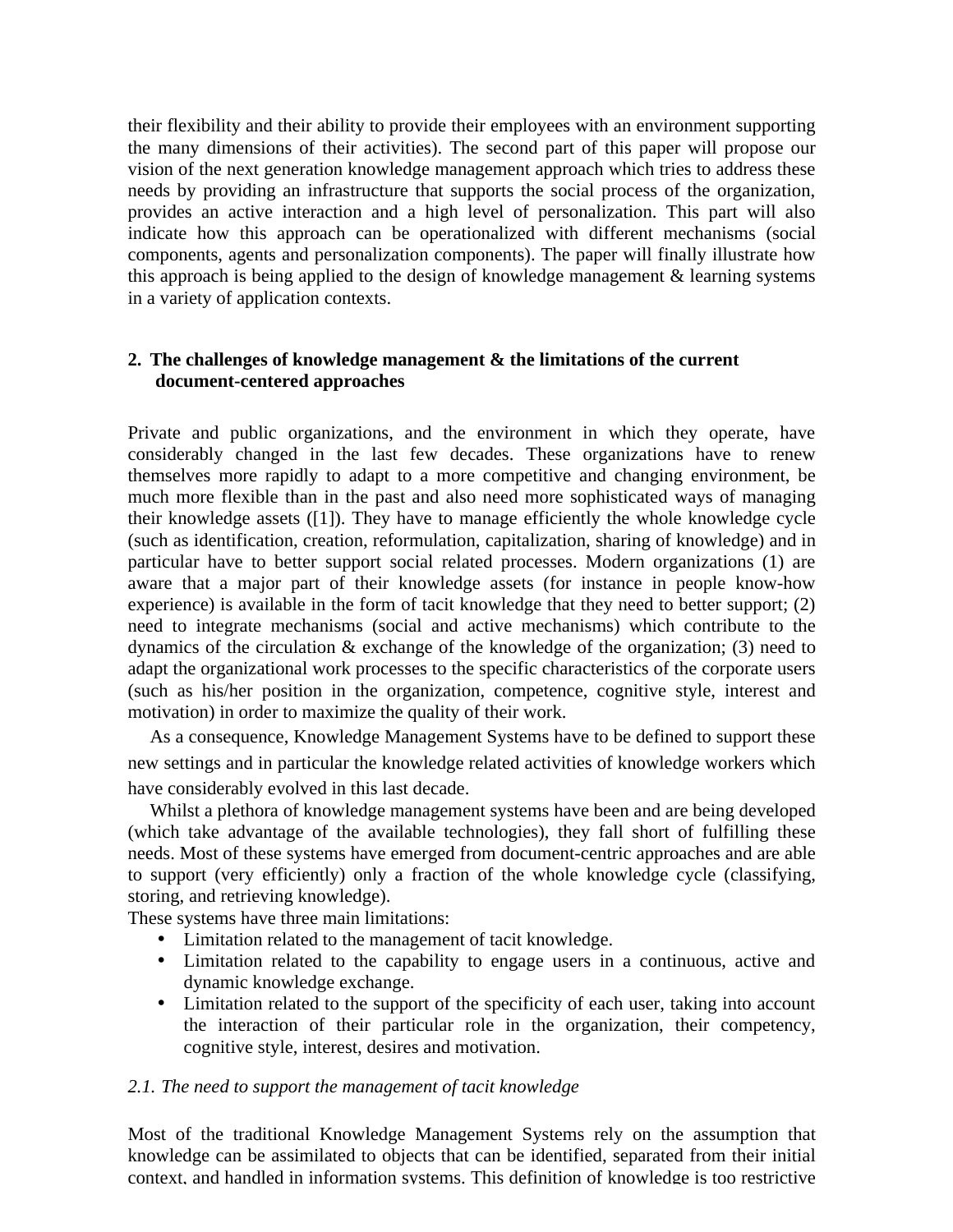structured and made explicit. This "tacit" knowledge, which includes all the experience, practices, skills and know-how that people acquire without being really aware while they are working, represents, however, one of the most important forms of knowledge for modern organizations ([3]).

Why is managing tacit knowledge increasingly important for organizations? Firstly, modern organizations are continuously changing and do not have the time to codify all this tacit knowledge into explicit knowledge (which anyway becomes too rapidly obsolete to justify the cost). Secondly, this knowledge can be very difficult to codify, in particular the one that involves intangible factors such as subjective insights, beliefs, perspectives and emotions. Thirdly, this process of elicitation may raise some strong resistance from the people themselves (because they consider this knowledge as personal strategic assets that guarantee their position in the organization). Finally, tacit knowledge represents a critical element of the capacity of the organization to learn: for instance Nonaka and Takeuchi ([4]) show that a firm's learning efficiency critically depends on an institutional set-up that facilitates a spiral-type interaction between tacit and codified knowledge.

As we will see later in this paper, the management of the tacit knowledge does not only consist in providing the members of a community communication means (such as e-mail, bulletin board, etc) but also in supporting the dynamics of social interaction (including trust, motivation, and social behaviors/attitudes). Indeed, and as pointed out by [5], it is erroneous to assume that people automatically participate in online communities (and engage in some social exchange) without some reason to do so. For instance, social exchanges theories [6] are based on the premise that voluntary relationships depend on receiving satisfactory outcomes, and that a person's commitment to an existing relationship is proportional to his/her satisfaction in this relationship and to the investment he/she has already put in this relationship and it is inversely proportional to potential alternative relationships. The establishment of a sustainable social exchange process in a group (real or virtual) is complex, takes time, and involves many factors (such as reaching a minimum level of trust) to be successful (see [7][8][9]) and therefore needs to be explicitly supported.

# *2.2. The need to provide active support for the dynamics of exchange and for the knowledge-related activity*

Most of the conventional Knowledge Management Systems are passive, both in the processes used to manage the knowledge, and by the knowledge that they deliver (static documents). Usually, document-centered Knowledge Management Systems propose two modes of interaction: (1) in the first mode the user specifies his search in a query form (in the form of key words, categories or domains), and the system returns a set of documents which match his/her query. The search algorithm can be very sophisticated, and for instance take into account word synonymy or exploit some automatic clustering techniques; (2) in the second mode, the user is able to locate knowledge by browsing a pseudo tree-like categorization of the knowledge (the Yahoo or the Open Directory project system classification illustrates this second mode). These two modes are complementary, the first one being used when the user knows precisely in advance what he/she is looking for (and that he/she can express with a set of keywords) while the second one is used when the user has a less precise idea. In the latter case, the navigation in the structure of the classification helps him/her to progressively formulate and discover knowledge (serendipity).

We believe that knowledge management systems should support more actively the work processes of the user and in particular propose to him/her knowledge, guidance and assistance in all his/her knowledge-related activities proactively (both in an individual and social context).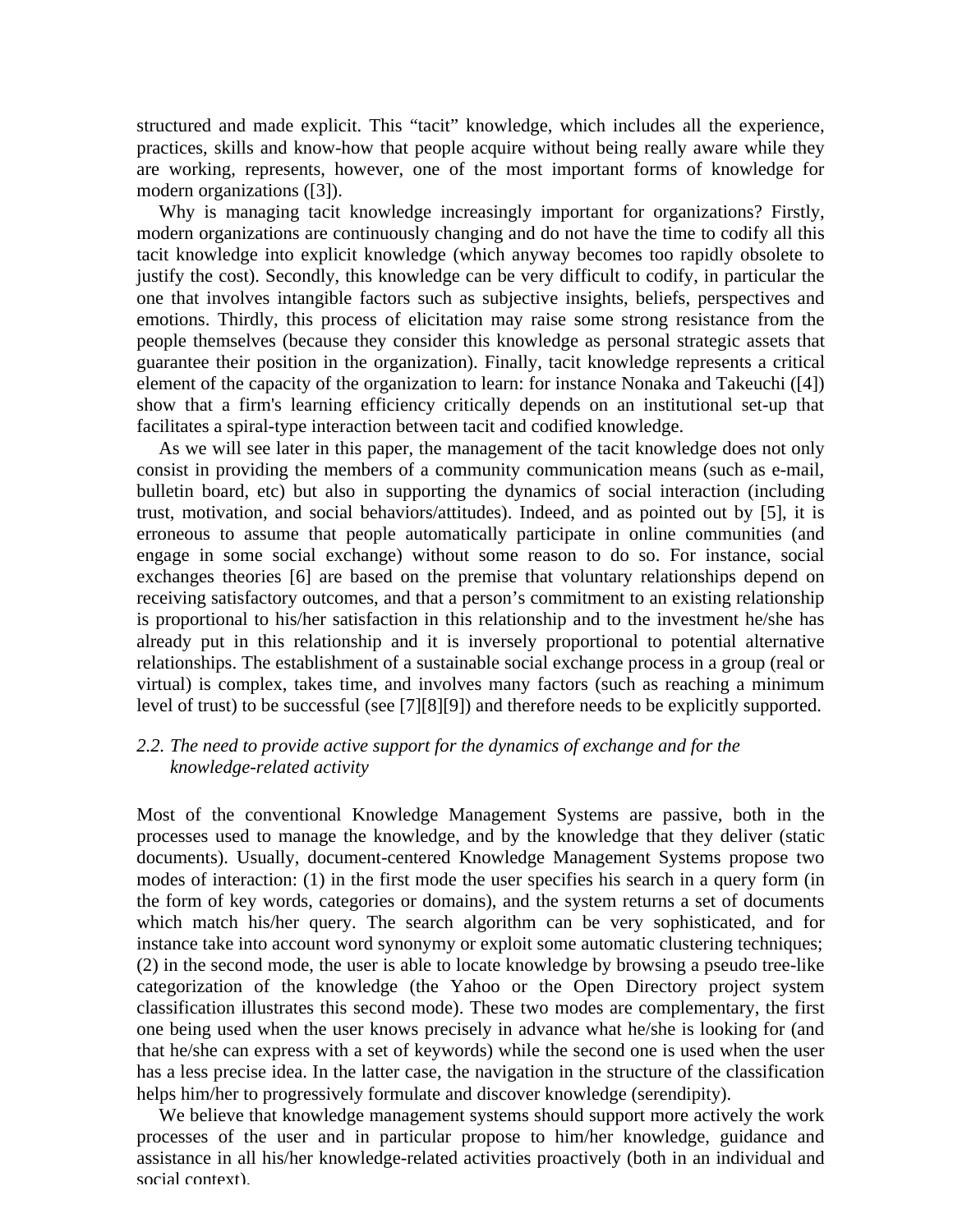In addition, the knowledge should also be delivered in a richer and lively form than static documents which rapidly become obsolete and require a lot of effort to be adapted to the context and to be made actionable. Knowledge (and in particular tacit knowledge) can also be delivered through story telling, through an informal conversation with others, via a formal debriefing meeting, during a simulation (useful for skill acquisition).

Why is more active support for the knowledge processes important? It is important because knowledge in the new organization is itself active, living (some people even refer to knowledge ecology [10][11]) and continuously expanding. The knowledge worker does not need more sophisticated search engines to deliver yet more passive knowledge that he/she does not have the time to process, but more intelligent mechanisms that "digest" this knowledge and make it immediately usable.

#### *2.3. The need to take into account the specificities of the user*

Knowledge Management Systems do not usually take into account the specificity of the user, and in particular they usually provide the same interaction mode for all the users. When some form of personalization exists, this customization is very shallow and superficial: for instance the user is able to specify some preferences in the presentation of the information (such as the position of the information displayed in a portal), and in more advanced cases is able to specify some interest that the systems will take into account to filter the information to be displayed.

Knowledge Management Systems should go far beyond this superficial support of user specificity, and try to build a deeper understanding of the user. This understanding can include not only user's preferences, but also his/her role in the organization, his/her competencies, his/her cognitive style, his/her interests, his/her desires and his/her motivations.

Why is a deep understanding of the user information and personalization important? Firstly, this helps to increase the personal relevance of the knowledge that is delivered, and therefore to reduce cognitive load (the more a knowledge management system knows about a user, the more it will be able to deliver useful knowledge and intervene appropriately in knowledge-related processes). The second reason is that user-centered & personalized systems may be useful for defining, maintaining and expressing the identity of the user ([12], [13], [14]), and for facilitating the expression of the user's identity in the social environment (via the management of cyber-identities). The third reason is that these systems open the possibility to transform radically and tremendously the role, the perception and the value of Knowledge Management Systems. Knowledge Management Systems with a deeper understanding of the user (for instance his personality, his motivations, his goals) can be expected to develop a totally new relationship with this user and become virtual companions in symbiosis with the user [15] rather than being the external tools that they are today.

#### **3. Our vision: highly social, active and personalized knowledge management systems**

This section will present our vision for the next generation of knowledge management systems and in particular why and how they will provide

- A strong support for the social dimension.
- An active agent-based stimulation for dynamic knowledge exchanges
- A high level of personalization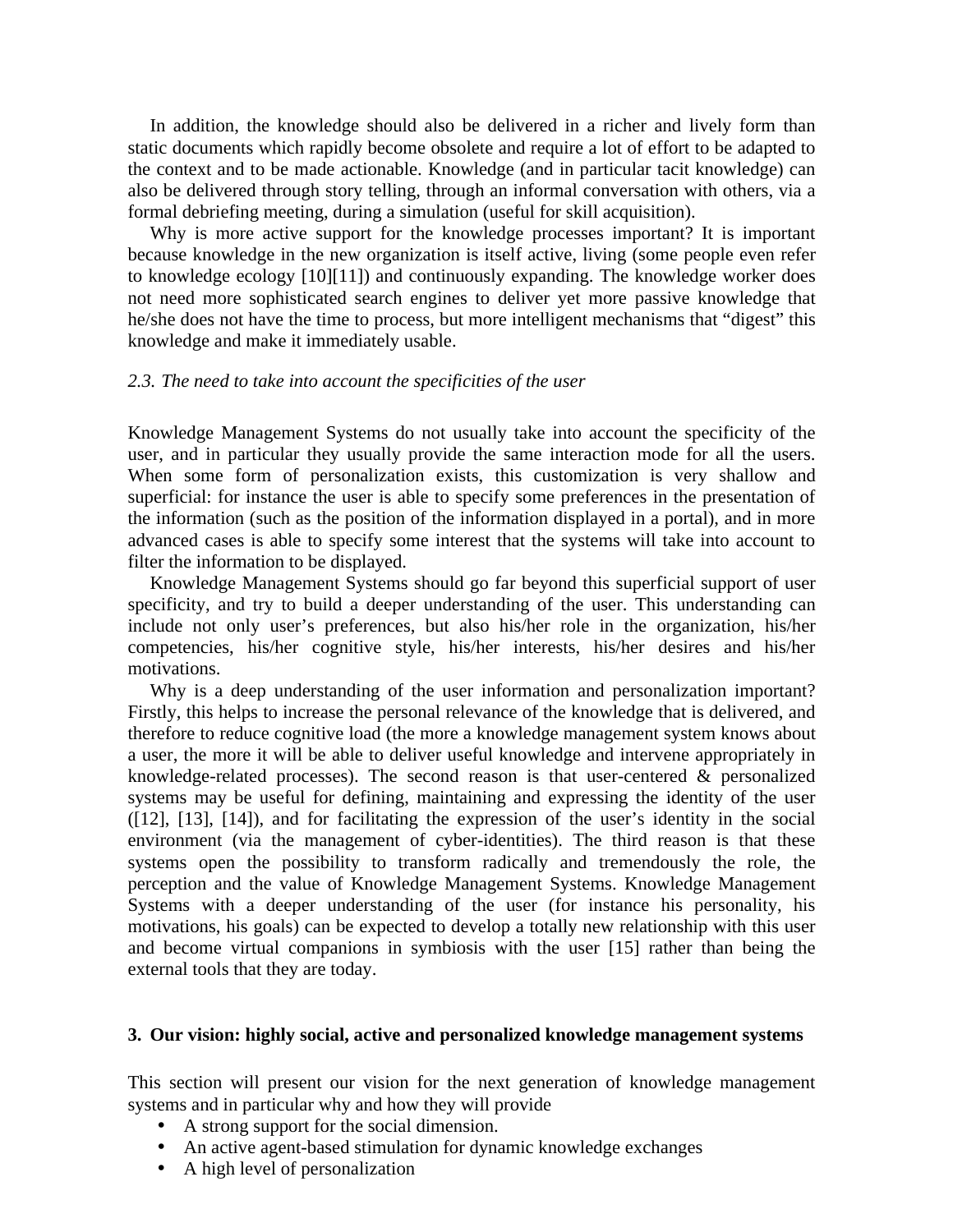#### *3.1. Supporting the social dimension (management of tacit knowledge)*

Different mechanisms supporting the social dimension and in particular facilitating the management of the tacit knowledge can be distinguished.

The first category of mechanisms includes all the communication mechanisms that help a community of users to communicate such as the different combinations of synchronous / asynchronous discussions between two / several individuals located at the same or two different places and using a different medium (voice or text) to communicate. Technological platforms propose different means to support these mechanisms with tools such as e-mail, forum, bulletin boards or the telephone. The availability of these communication means represent however only a necessary condition, and never a sufficient condition nor a guarantee that the communication will take place and evolve in a satisfactory way ([8][9]). As indicated previously, people need some good reasons to engage in a social exchange. They also need security and a minimal level of trust [16].

The second category of mechanisms addresses these latter concerns, and more generally includes all the means that contribute to support the social dynamics of communities. These mechanisms include components that facilitate the formation and the sustainability of social structures (groups and communities), trust and reputation or collaborative activities such as: (1) group formation systems (directories, matching services); (2) recommender/opinion systems, reputation systems [17][18], social activity visualization [19], which contribute to the transparency and therefore to the social motivation, the adoption of share values and the construction of trust; (3) coordination systems (negotiation systems, conflict resolution systems, group decision systems, voting systems) which help to support more structured social activities and to maintain the cohesion of the group.

#### *3.2. Using agents and active components to stimulate the dynamics of knowledge exchange*

The interaction of the user with Knowledge Management Systems should not be passive. On the contrary, Knowledge Management Systems should engage users in a continuous knowledge exchange. Different approaches and mechanisms can be proposed to support pro-actively the user in his knowledge-related activities.

First the knowledge can be represented and delivered in a much richer and active form. Knowledge does not need to be represented as static documents, but also can take the form of (1) structured and evolving documents that are collaboratively authored and annotated (using opinion systems techniques); (2) access to people (expert, specialists, pairs) with whom the user can engage in an interaction. Of course this includes not only services for locating these people, but also assessing how much they can be trusted and the reciprocal benefit of the interaction; (3) forum / discussion threads (fuzzily structured text knowledge); (4) stories that can be delivered via voice or video; (5) simulations, such as role playing simulation, in which the user acquire the knowledge by experimenting; (6) other knowledge management related tools (such as assessment or decision making tools).

Second the level of the interactivity with the user can be radically transformed with the use of artificial agents which pro-actively manage the process of knowledge delivery, and more generally any knowledge related processes. These agents support "intelligently" the knowledge worker in the whole knowledge management cycle and in particular: (1) anticipate user's needs; (2) propose pro-actively knowledge objects to him/her that he/she would not be aware of (3) guide him/her, assess problems, suggest solutions, and advise him/her during his/her work process (decision making, problem solving, knowledge creation); (4) assist him/her in his/her interactions with others (active support for the social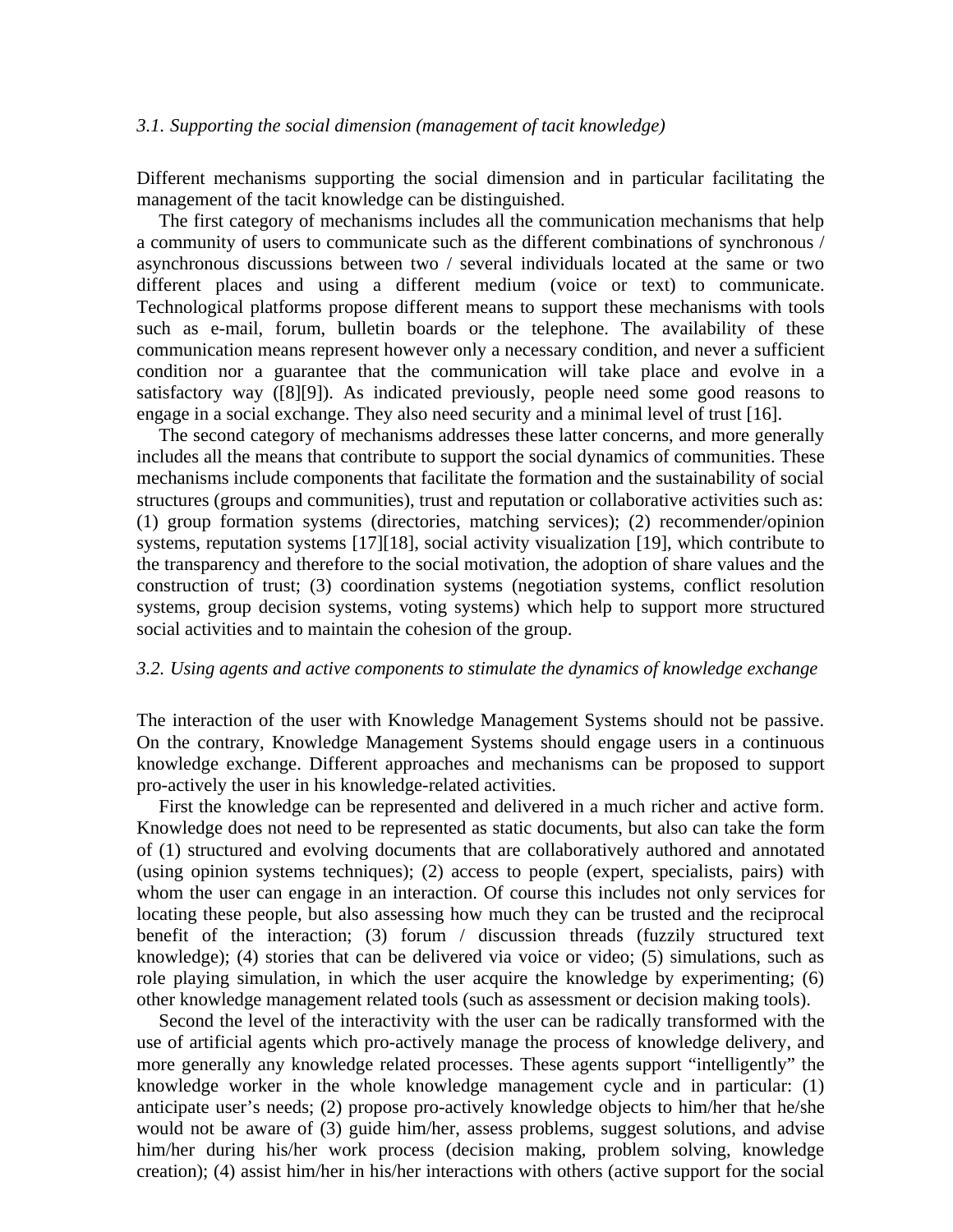process); (5) stimulate [20] and motivate him/her (integrate the human dimension); (6) help him/her to reflect, to restructure and to acquire new knowledge (help him to learn).

## *3.3. Providing a high and deep level of personalization*

Knowledge management systems should be user centric. More concretely, user-centered  $\&$ personalized knowledge management systems can (1) support more efficiently the current activity of the knowledge worker by knowing his/her current focus, his/her goal and his/her role in the organization; (2) select and deliver knowledge in a way that maximizes its impact (for instance a conceptual user will feel comfortable with a book, whereas a more down to earth user will prefer a story or a case delivered in voice form, a very sociable person will prefer a conversation with a peer, and an engineer the access to a mock-up); (3) exploit the individual and social motivation of the user (people are driven by personal goals and believe that they have some strong influence on their commitment and therefore the quality of their work).

## **4. Some projects and systems illustrating this vision**

This section will present three different projects and systems that illustrate how the vision that we have defined in the previous section has been or is being operationalized.

# *4.1. EdComNet: supporting the social process and people autonomy in a knowledge exchange community.*

EdComNet is a research project supported by the European Commission that aims at defining a virtual learning community for adult citizens. This community will act as a portal stimulating the active learning of social skills by the citizen, thus enhancing the social integration of individuals within urban communities. It will empower the individual citizen to be a self-reliant part of society, fostering creativity and autonomous opinion forming as well as decision-making.

EdComNet implements the first facet of the vision: the provision of social mechanisms supporting social processes and therefore knowledge exchanges. Social spaces are designed (using communication technologies such as forums, chat spaces, e-mail, multi-user virtual reality technologies), and services are defined to support the emergence and the operation of social activities. Services include: group formation systems (implemented via automatic match-making, the definition of human facilitation procedures that help groups forming or spin-offing from existing groups); facilitation and mediation services; coordination mechanisms which help the group to organize their activities (implemented using electronic calendars, collaborative project management systems, definition of people roles, voting & pooling systems); knowledge and opinion sharing services (using recommendation techniques) which facilitate knowledge exchange as well as trust and reputation creation, and also contribute to the adoption of share values in the community; active collaborative activities (such as the organization of role playing simulations).

# *4.2. KInCA: Using personal cognitive agents to stimulate knowledge sharing in organizations*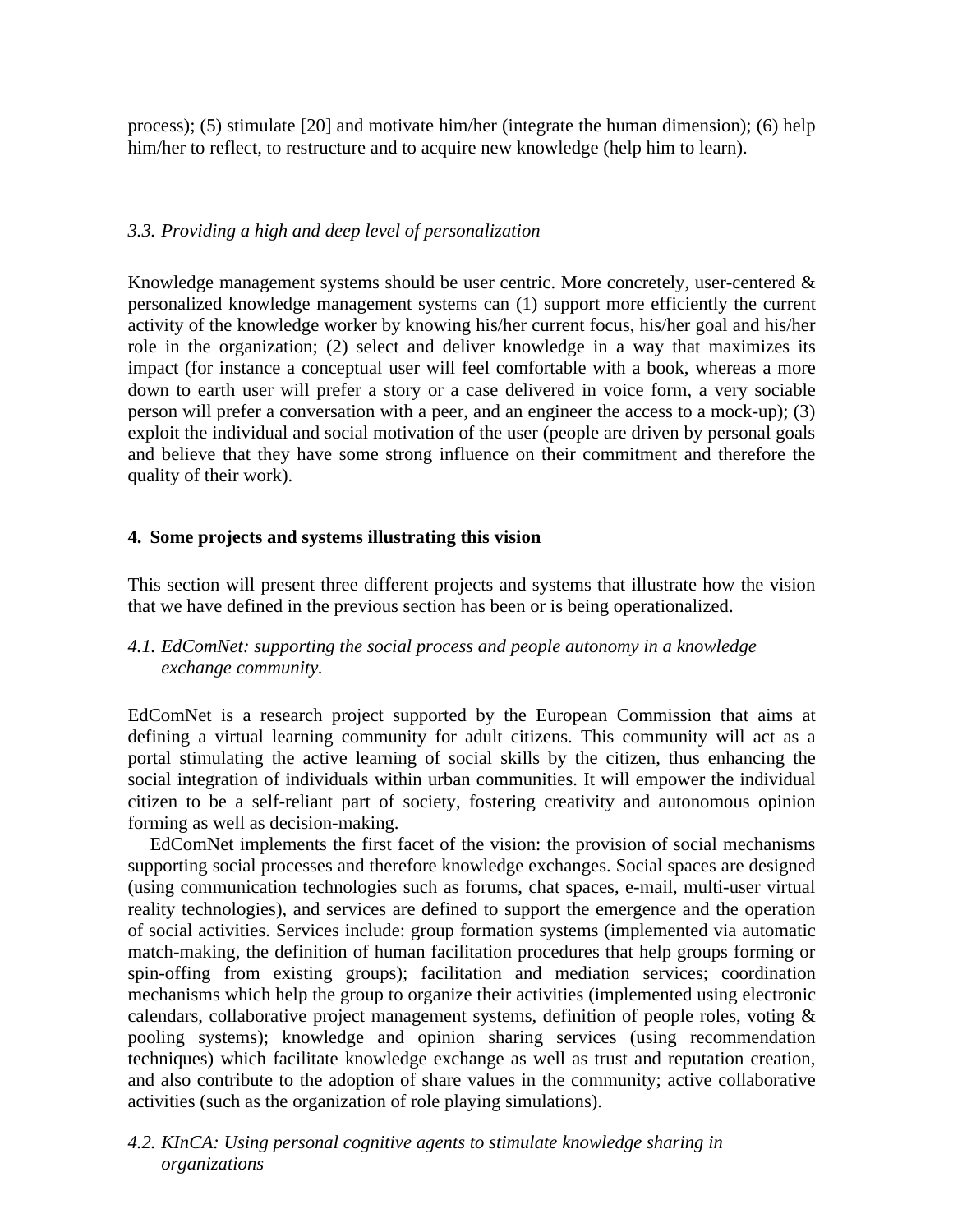KInCA (Knowledge Intelligent Conversational Agent [21][22]) is a research project sponsored by the Xerox Corporation, which aims at supporting managers in learning, understanding, and applying knowledge sharing processes in organizations.

KInCA implements the second facet of the vision: using agents to stimulate and support the dynamics of knowledge exchange. The approach is based on the idea of associating to each user a personal artificial cognitive agent capable of helping him to progressively learn and adopt knowledge sharing behaviors. This personal agent cooperates with a set of expert agents implementing different strategies and modes of interaction. As a result the personal agent will, for instance, give some diagnostic to the user, or it will tell him a story, or it will suggest a document to read, or will comfort him. Through this interaction, the user progressively becomes aware, gets interested, tries and adopts the desired knowledgesharing attitude. KInCA's model of the dynamics of knowledge adoption is based on Everett Roger's theory of innovation diffusion [23].

## *4.3. Ontologging: extracting social patterns and personalizing the interaction in a knowledge management system.*

Ontologging (http://www.ontologging.com/) is a research project supported by the European Commission aiming to define a next generation knowledge management platform. Onto-Logging addresses the problem of corporate ontology formalization and intends to better integrate formal ontology definition methods within Knowledge Management Systems in order to make them more adaptable to the user needs and to better support the exchange of knowledge in organizations.

Ontologging implements the third facet of the vision: providing a deep level of personalization. One of the most important aspects of this project is its use of a sophisticate model of the user in order to achieve certain adaptive features and personalized interaction. This user model is defined as an ontology describing the different characteristics of a user that can be relevant in a knowledge management context (including not only identity and preference, but also competency, cognitive style and behavioral profile). Part of this user model is dynamically inferred by tracking the user interaction with the system.

## **5. Conclusions**

The relatively limited success in the adoption of Knowledge Management Systems in companies has raised some questions on the validity of the approach used to design these systems. We believe that one of the main causes of this setback comes from a too document-centric approach that is incapable of supporting some of the most important knowledge related activities of modern organizations. What modern organization really need are not so much tools that are able to process even more efficiently their formalized knowledge & information, but rather some means to support all the knowledge-related activities and processes of their employees. In particular we believe that the next generation knowledge management systems should focus on providing organizations with the means to: (1) help themselves to better manage their tacit knowledge; (2) facilitate the dynamic of knowledge exchange; (3) provide users with a more personalized and higher level assistance for their work.

This paper has proposed a way to operationalize this new approach, which consists in the use of social components (such as opinion systems or group formation systems), artificial agents and personalization techniques. It is now important to go beyond the theoretical stage, and several projects implementing this approach pave the way to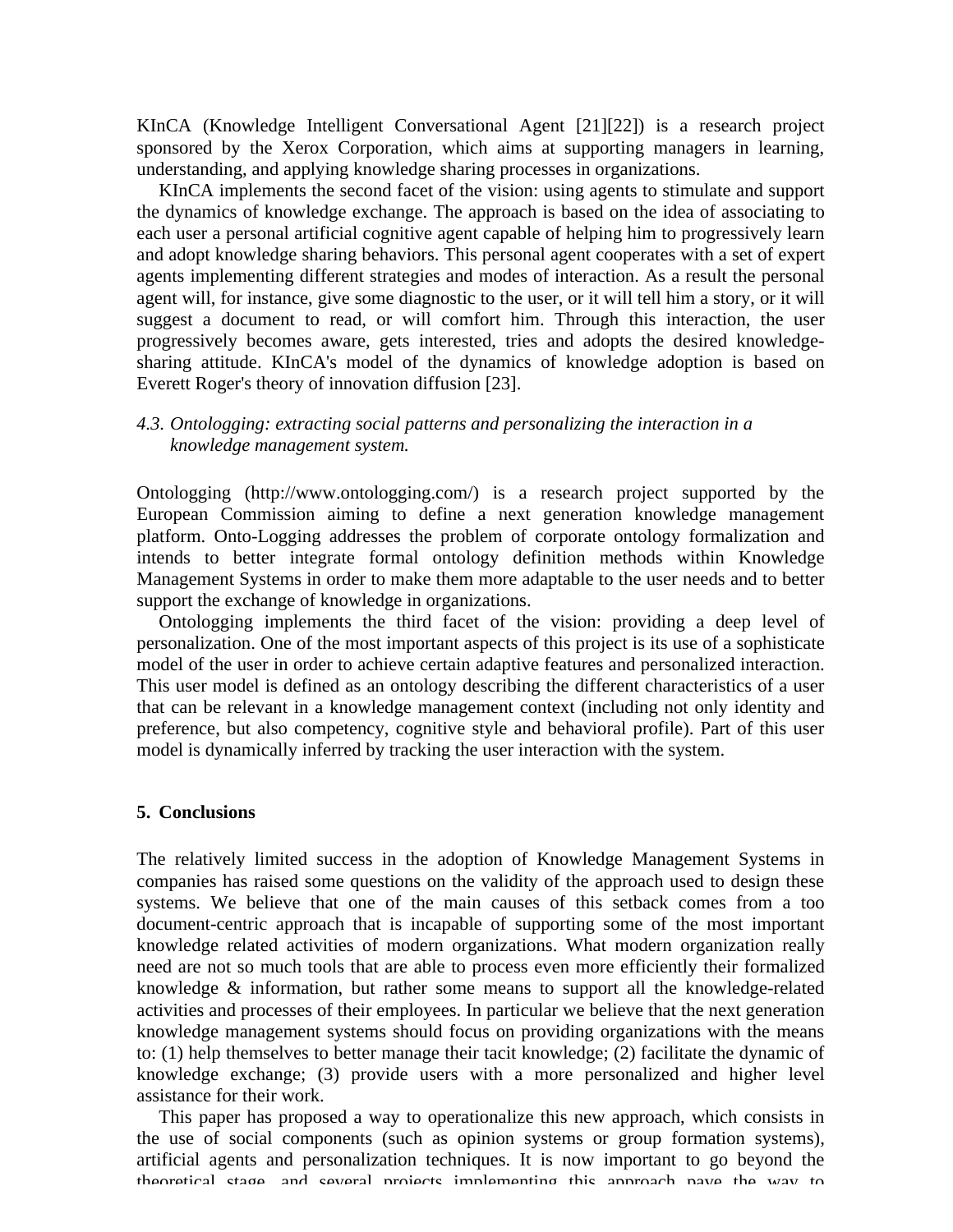It is now too early to determine if this new approach is indeed fulfilling the knowledge management needs of the modern organization, and what is the likeliness that this approach can be adopted quickly and easily by all the people of an organization (people may hesitate to adopt an approach that makes the work more transparent, makes some of their competence obsolete, or transforms their work habits too radically). Some other issues remain open such as if this approach should be considered more as competitive with or rather as complementary to the traditional approach (the two approaches may have some conflicting focuses, such as the formalization of knowledge versus its circulation in informal networks). Finally, a more fundamental question is related to the revolutionary or evolutionary nature of the approach: will this approach only help the employee in completing his/her work more efficiently, or will it transform the nature of his/her work more radically (contributing to the last iteration of mankind from homo sapiens to the knowledge worker [24]?).

#### **References**

[1] Dore, L.; March 2001; Winning Through Knowledge: How to Succeed in the Knowledge Economy, Special Report by the Financial World; The Chartered Institute of Bankers in association with Xerox; [2] Davenport, T. H.; 3 June 2002; Some Principles of Knowledge Management;

http://www.bus.utexas.edu/kman/kmprin.htm

[3] Nardi, B., Whittaker, S, Schwarz, H., "It's Not What You Know, It's Who You Know: Work in the Information Age", First Monday, May, 2000. http://www.firstmonday.org/issues/issue5\_5/nardi/

[4] Nonaka and Takeuchi, "The knowledge creating company", Oxford University Press, Oxford, 1995 [5] Dorine Andrew , "Audience-Specific Online Community Design", Communications of the ACM, April 2002.

[6] Thibaut, J. W. & Kelley, H. H. (1959) The social psychology of groups. New York: Wiley [7] Leidner Dorothy E., and Sirkka L. Jarvenpaa, "Communication and Trust in Global Virtual Teams", JCMC 3 (4) June 1998

[8] Dyer Jeff and Nobeoka Kentaro, "Creating and Managing A High-Performance Knowledge-Sharing Network: The Toyota Case", Strategic Management Journal 21:345-67. 2000

[9] Joseph Cothrel and Ruth L. Williams, "On-line communities: helping them form and grow", Journal of Knowledge Management, Volume 3 · Number 1 · 1999 · pp. 54–60

[10] George Pór, "Knowledge Ecology and Communities of Practice: Emerging Twin Trends of Creating True Wealth", Knowledge Ecology Fair 98.

[11] Thomas H. Davenport, Laurence Prusak , "Information Ecology : Mastering the Information and Knowledge Environment", Oxford University Press (1997).

[12] Blom, J. (2000). "Personalization - a taxonomy", CHI'00 Conference on Human Factors in Computing Systems, The Hague, Netherlands.

[13] Blom, J.; (2002); A theory of personalized recommendations; Proceedings: CHI'02 Conference on Human Factors in Computing Systems; 540 - 541; Minneapolis, Minnesota, USA; ACM Press New York, NY, USA

[14] Nabeth, T. and C. Roda; September 2002; Intelligent agents and the future of identity in e-society; Institute for Prospective Technological Studies Report; Special issue on Identity & Privacy;

[15] Elisabeth André and Thomas Rist, "From Adaptive Hypertext to Personalized Web Companions", CACM, May 2002.

[16] Alfarez Abdul-Rahman, Stephen Hailes, "Supporting Trust in Virtual Communities", Proceedings of the 33rd Hawaii International Conference on System Sciences – 2000.

[17] Resnick, Paul, Zeckhauser, Richard, Friedman, Eric, and Kuwabara, Ko, "Reputation Systems",

Communications of the ACM, 43(12), December 2000, pages 45-48

[18] Glance, N., Arregui, D., and Dardenne M., "Making Recommender Systems Work for Organizations". In Proceedings of PAAM'99, London April 1999.

[19] Thomas Erickson, Christine Halverson, Wendy A. Kellogg, Mark Laff, and Tracee Wolf, "Social Translucence: Designing Social Infrastructures That Make Collective Activity Visible", CACM, April 2002. [20] A. Angehrn, "Computers that criticize you: Stimulus-based Decision Support Systems" Interfaces, May-June 1993.

[21] A. Angehrn, T. Nabeth, L. Razmerita, C. Roda "K-InCA: Using Artificial Agents for Helping People to -<br>Learn New Rehaviours" Proc. IEEE International Conference on Δdvanced Learning Technologies (ICΔI T